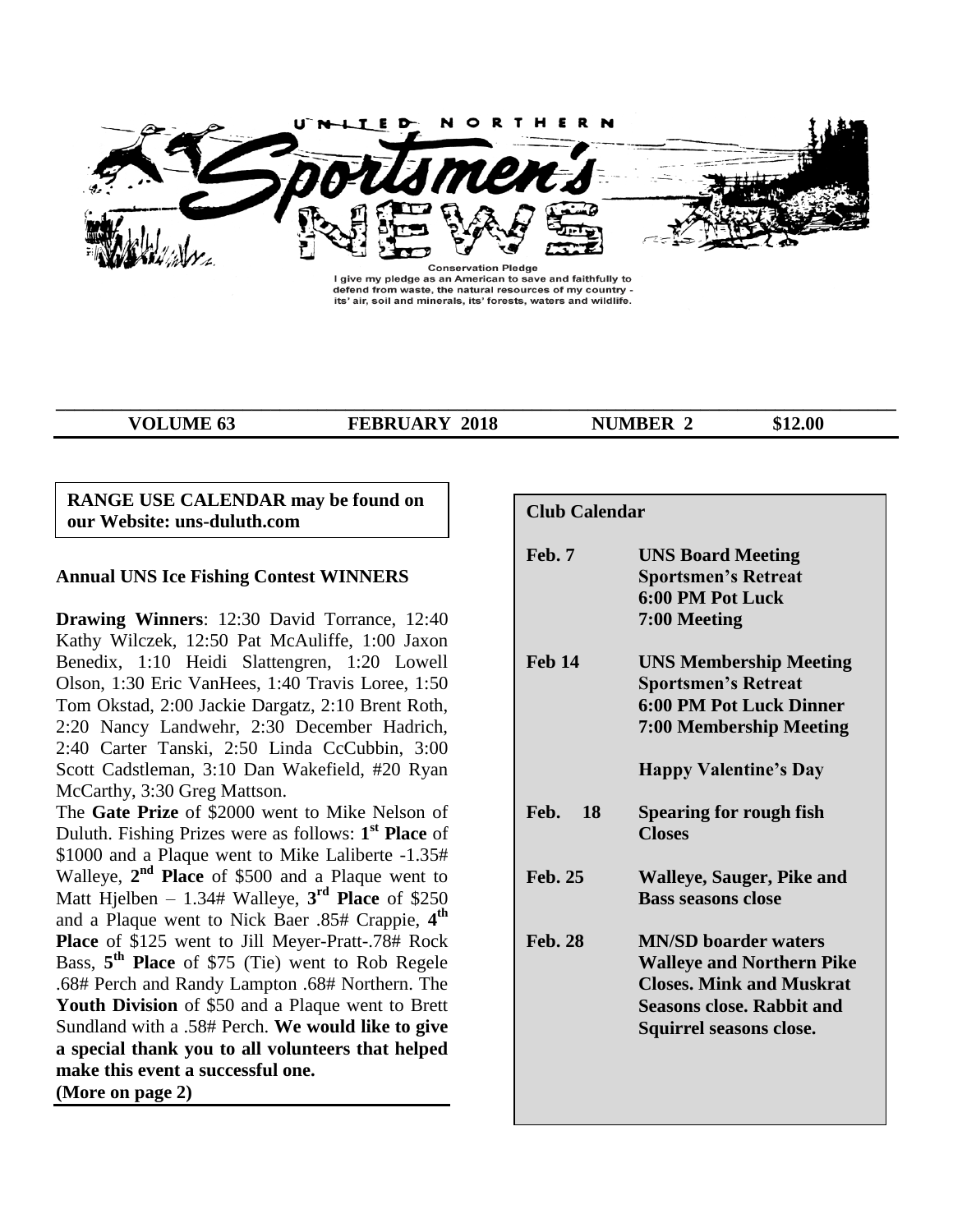# **Additional Ice Fishing Contest Info.**

Special thanks to: Jason Manning from KQDS for announcing, Kevin Schrader for supplying the Ice<br>Castle, Marine General, Chalstrom's Bait, Castle, Marine General, Chalstrom's Bait, Fisherman's Corner, Outdoor Advantage, RJ's Sport and Cycle, B&B Market and last but not least all of our volunteers who helped make this event a success. THANK YOU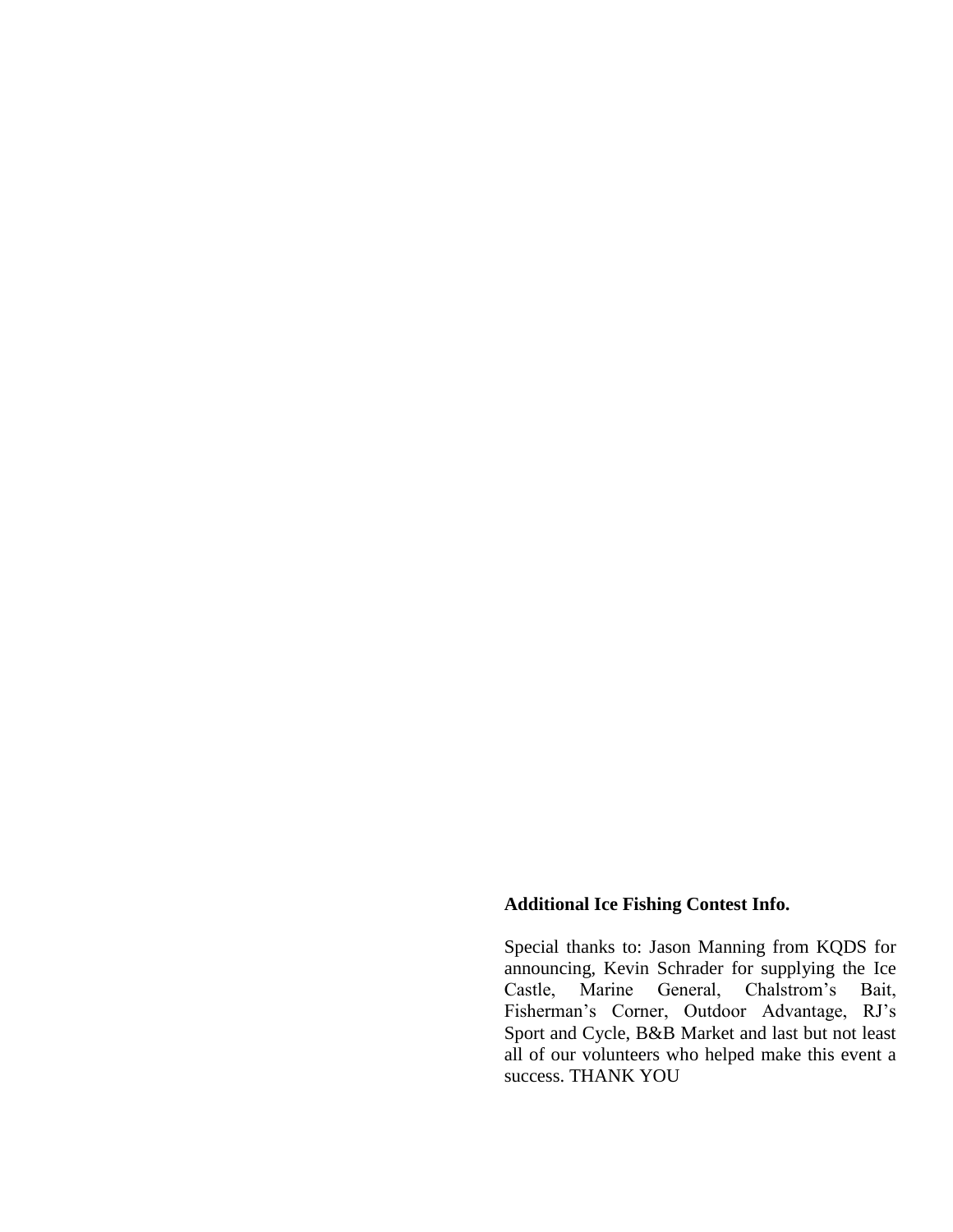# **2018 UNITED NORTHERN SPORTSMEN'S AWARDS BANQUET REGISTRATION FORM** NAME: \_\_\_\_\_\_\_\_\_\_\_\_\_\_\_\_\_\_\_\_\_\_\_\_\_\_\_\_\_\_\_\_\_\_\_\_\_\_\_\_\_\_\_\_\_\_\_\_\_\_\_\_\_\_\_\_\_\_\_\_\_\_\_\_\_\_\_\_\_\_\_\_\_\_\_\_\_\_\_\_\_\_\_

ADDRESS: \_\_\_\_\_\_\_\_\_\_\_\_\_\_\_\_\_\_\_\_\_\_\_\_\_\_\_\_\_\_\_\_\_\_\_\_\_\_\_\_\_\_\_\_\_\_\_\_\_\_\_\_\_\_\_\_\_\_\_\_\_\_\_\_\_\_\_\_\_\_\_\_\_\_\_\_\_\_\_

NUMBER ATTENDING (\$25 PER PERSON)\_\_\_\_\_\_\_\_\_\_\_PHONE NUMBER\_\_\_\_\_\_\_\_\_\_\_\_\_\_\_\_\_\_\_\_\_\_\_\_

**PLEASE PROVIDE NAMES OF ALL ATTENDING.** Mail completed registration form, along with a check to: Dan Smestad, 4136 Kingston Road, Duluth, MN 55803, 525-3669. Request must be received by March 23rd to be eligible for Early Bird Drawing. After April 6th the cost will be \$50 per person. Tickets picked up at the door.

………………………………………………………………………………………………………………………

# **United Northern Sportsmen's Annual Awards Banquet April 13, 2018 5:00 PM - ? Shrine Auditorium – 5152 Miller Trunk Highway**

 **\_\_\_\_\_\_\_\_\_\_\_\_\_\_\_\_\_\_\_\_\_\_\_\_\_\_\_\_\_\_\_\_\_\_\_\_\_\_\_\_\_\_\_\_\_\_\_\_\_\_\_\_\_\_\_\_\_\_\_\_\_\_\_\_\_\_\_\_\_\_\_\_\_\_\_\_\_\_\_\_\_\_\_\_\_\_\_** 

#### **(Club Notes Continued)**

**UNS Website Committee-Bob Kuettel:** Still waiting on Lance Parthe to meet.

#### **NEW BUSINESS:**

**Berm Construction on Rifle Range-Bob Kuettel:** Bob Kuettel gave overview of need to construct a berm on the west side of the range to be safety compliant.

**Approve Board Recommended Change to the " Rules for the UNS Facility #11" - Tom Wasbotten:** Tom gave over view of BOD recommended rule change. Motion by Mike Hart, 2nd by Bob Klein; Carried.

**Approve Board Recommended: "UNS Travel Reimbursement Policy" - John Bathke:** John gave an overview of the committee recommended change to reimbursement procedure. Motion by John Bathke, 2nd by Gene Shaw; Carried.**Motion Ledger Committee-Bob Kuettel:** Nothing to report, will form committee soon. Bob gave overview of need for committee.

**Campground Long Range Planning Committee- Bob Kuettel:** Tom Wasbotten gave overview of the committee's purpose. Review the camping portion of the club.

**Attendance Drawing**: Duane Lasley won the \$20.00

**Progressive Drawing**: Luke Mitchell was not present, therefore did not win \$70.

**Members sick or in distress:** Joe Roberts mother passed away.

**Adjournment:** Motion was made by Eric Hansen,  $2<sup>nd</sup>$  by Mike Foy at 8:01 pm; Carried.

Respectfully submitted by Cody Privette, Secretary.

Next Meetings will be the February BOD meeting on 2/7 and the February Membership meeting on 2/14. Both will be at 7pm at the retreat.

#### *Walk-In Access generates revenue for landowners, signups open now*

Landowners can generate revenue by allowing public hunting on their private land in 46 Minnesota counties through the Department of Natural Resources Walk-In Access Program. Sign-ups are Monday, Jan. 22, to Friday, April 27.

"This program is a win-win for landowners and hunters," said Scott Roemhildt, DNR Walk-In Access coordinator. "And what's more, by signing up for three years, landowners can qualify for habitat enhancement on their Walk-In Access acres."

For Walk-In Access, eligible parcels must be at least 40 acres and covered by high quality natural vegetation. Landowners are paid by the acre to allow hunting access from Sept. 1 to May 31. Bonuses are paid on parcels that enroll in a three-year contract, are more than 140 acres and are located near a state wildlife management area or federal waterfowl production area.

"This may be an opportune time for landowners to sign up for this program because there is some uncertainty about how it will be funded in the 2018 Farm Bill," Roemhildt said.

In a change this year, landowners who enroll in a three-year contract also may qualify for up to \$20,000 in habitat enhancements on their land for prescribed burning, removing invasive trees and brush, or planting native species.

Walk-In Access parcels are for public hunting only and no motorized vehicles are allowed on conservation land. Bright yellow-green signs identify area boundaries and parking is along roads or in designated parking areas. Recreational use laws provide extra liability protection for acres enrolled in Walk-In Access.

Walk-In Access began in 2011 and has grown to more than 26,700 acres in 2017. The program is currently funded through 2018 with a three-year grant from the Natural Resources Conservation Service, U.S. Department of Agriculture, under number 69-3A75-16-509. Other funding comes through a surcharge on nonresident hunting licenses, a one-time appropriation from the Minnesota Legislature in 2012 and donations from hunters..